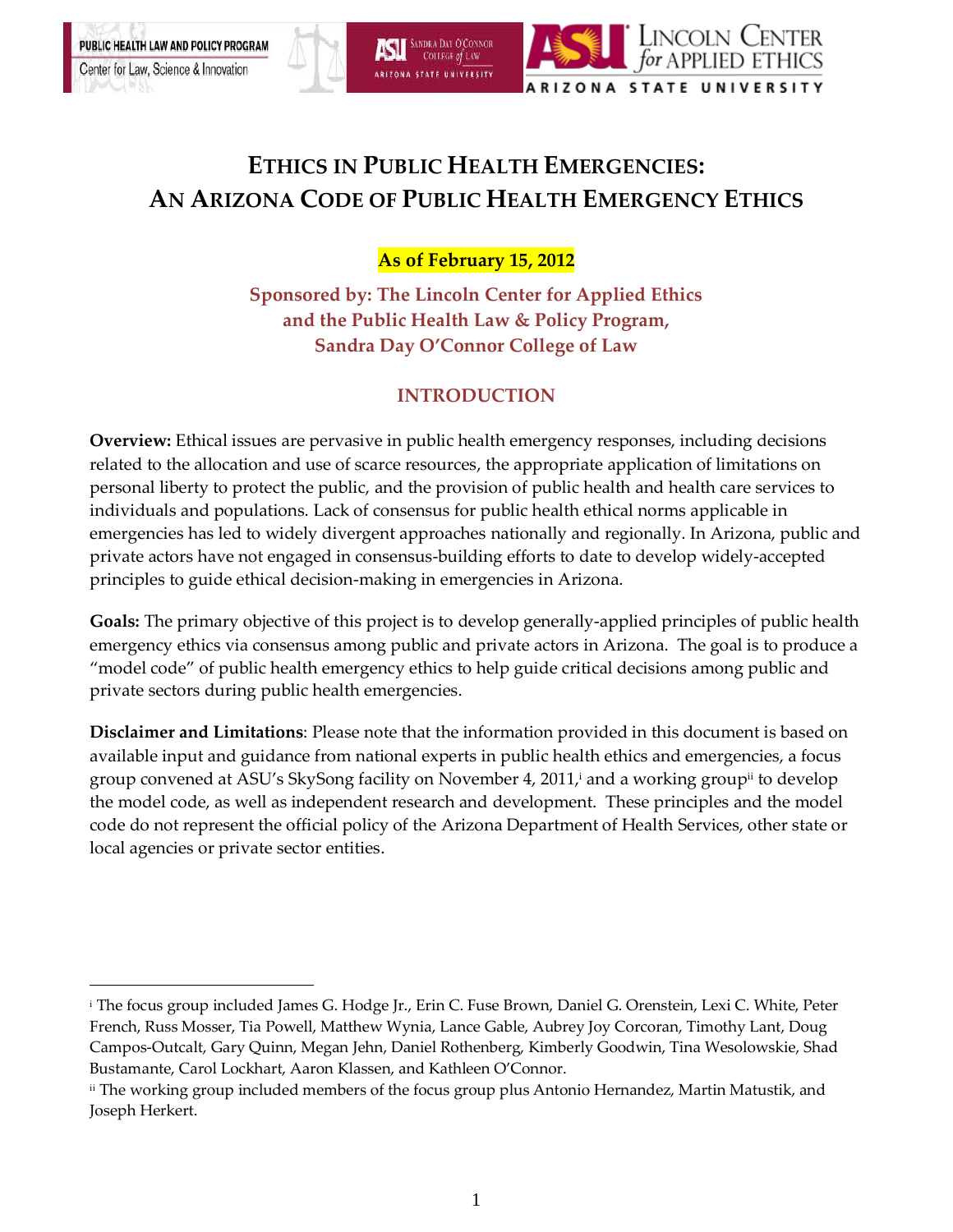## **ARIZONA MODEL CODE OF PUBLIC HEALTH EMERGENCY ETHICS**

**Format**: The Arizona Code of Public Health Emergency Ethics includes core principles of public health emergency ethics (numbers  $1, 2, 3...$ ) together with proposed code language  $(1.1, 2.1, ...)$ that reflects or is consistent with the corresponding principle. Please note that the numbered order of the principles below is not intended to reflect their relative priority.

**Application**: This model code is meant to apply to Arizona health care, public health, and emergency preparedness officials and practitioners in public and private sectors seeking to (1) plan, prepare, or respond to declared states of emergency or public health emergency in which the health of the public is at risk; or (2) implement a crisis standard of care as defined by the National Academies of Science Institute of Medicine (IOM). <sup>1</sup> These combined events are characterized in the text below by the use of the single term "public health emergency."

The model code is not intended to apply to responses to localized emergency events of limited duration, state-wide emergencies that do not implicate the public's health, or events that do not require critical decisions on the use of scarce resources to protect or promote the public's health. In addition, the model code is intended to supplement, not supplant, relevant portions of existing codes of ethics and professionalism for health care practitioners, hospitals, hospice care, public health practitioners, emergency responders, or other relevant persons or entities.

## **Definitions of Key Terms**:

*Decision-makers*: Persons tasked with making decisions regarding emergency responses or the allocation of scarce resources during a public health emergency on behalf of governmental bodies (e.g., federal, state, tribal, or local) or private sector entities (e.g., emergency response organizations, hospitals, health care providers, health insurance companies, or pharmaceutical companies).

*Health care practitioner*: A person that furnishes health care or public health services.

*Health care provider*: An organization or institution that furnishes health care or public health services.

*Public health emergency*: Either (1) a declared state of emergency or public health emergency in which the health of the public is at risk; or (2) circumstances that require implementing a crisis standard of care as defined by IOM.

- **1. Duty to Care**. Health care providers and practitioners have a duty to provide care during public health emergencies.
	- 1.1. Duty not to abandon. Health care providers and practitioners must not abandon patients or others who have a reasonable expectation of care based on prior commitments and available resources.
	- 1.2. Duty to care despite risks. Health care practitioners are obligated to (a) provide care to the extent such care is effective and appropriate (see *Soundness*, below) even if doing so will expose them to greater than normal risks to their own health and (b) avail themselves of relevant and available protective measures. A health care practitioner's duty to care is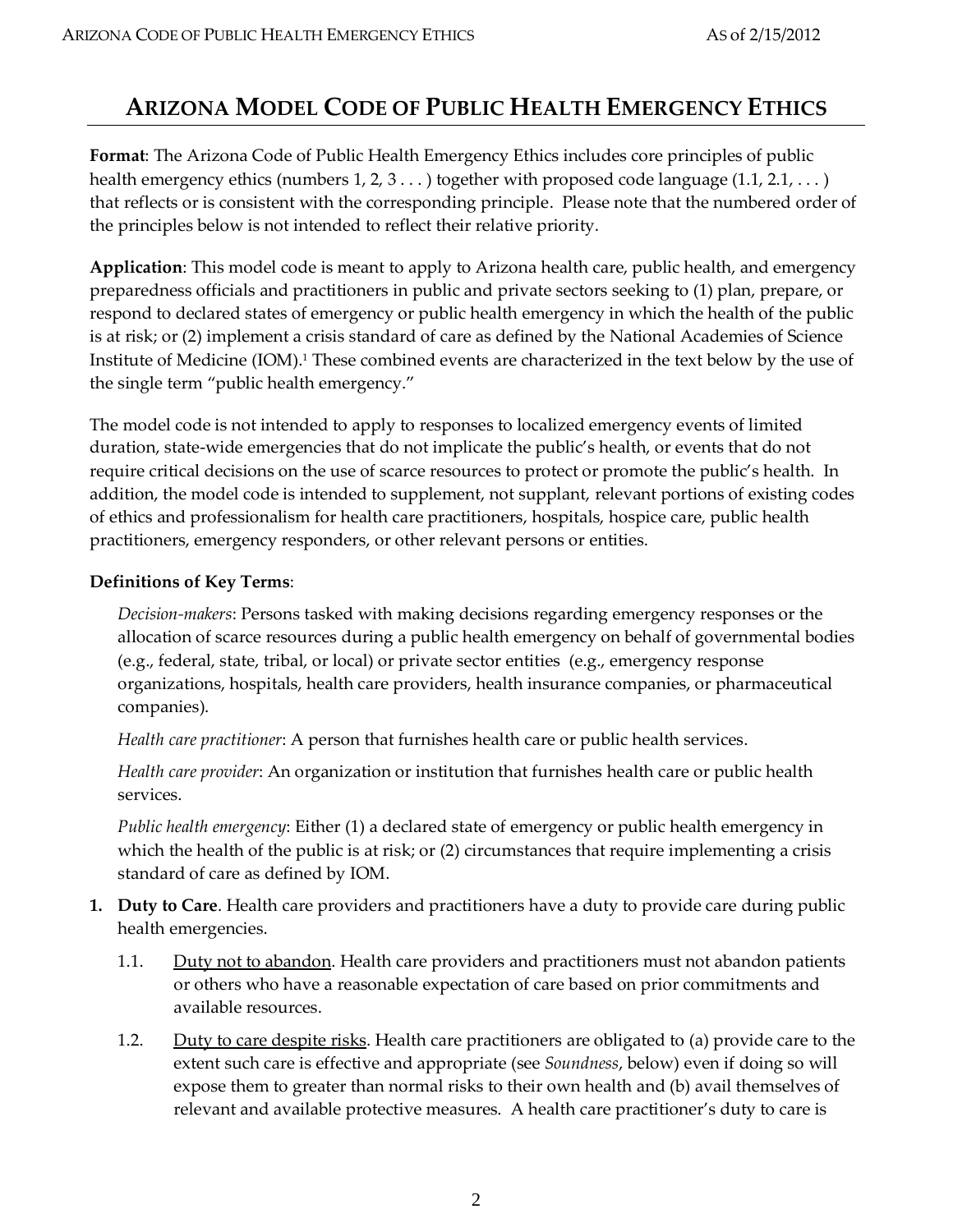balanced against reciprocal ethical obligations that society and institutions owe practitioners (see *Reciprocity*, below), as well as against competing ethical obligations practitioners may have to their families or others to whom they owe a duty of care.

- 1.3. Duty to provide comfort care. Patients who are ineligible to receive limited allocations of scarce preventive, life-saving, or life-sustaining resources or services for any reason should be offered available forms of curative and palliative treatment or services.
- **2. Soundness.** To the extent possible, responses in public health emergencies should be consistent with known or empirically-supported "best practices."
	- 2.1. Effectiveness. Responses should be demonstrably effective and based on existing data or known efficacy.
	- 2.2. Priority. Responses should prioritize protecting the public from preventable causes of morbidity and mortality.
	- 2.3. Non-Diversion. Essential emergency resources should not be diverted to address nonemergency conditions.
	- 2.4. Information. Decision-making should be based on solid, well-informed situational awareness, be coordinated with others involved in the response, and limit, as much as possible, *ad hoc* decisions.
	- 2.5. Appropriateness. Decision-makers should be duly qualified (or consult with those who are qualified) to understand and assess public health and ethical consequences and alternative courses of action.
	- 2.6. Risk Assessment. Responses should undergo risk assessment when possible to avoid creating additional undue risks to others or undermining response efforts to the greater harm of the larger community.<sup>2</sup>
	- 2.7. **Flexibility**. Public and private sector decision-making processes must be flexible and revisable to reflect current information based on the prevailing and emerging circumstances.
- **3. Fairness**. In a public health emergency, similarly-situated individuals and groups should be treated in similar ways.
	- 3.1. Consistency. Decision-making criteria and methodology should be applied consistently across settings, populations, institutions, and jurisdictions.
	- 3.2. **Justice**. Public health responses and allocation of scarce resources (such as vaccines, ventilators, or evacuation assistance) may not be based on factors unrelated to health status and emergency response needs. Impermissible factors include, but are not limited to: race, gender, ethnicity, religion, social status, location, education, income, ability to pay, disability unrelated to prognosis, immigration status, or sexual orientation.
	- 3.3. Medical need and prognosis. Allocations of scarce medical resources should prioritize individuals or groups with greater medical needs, based on their medical prognoses, likelihood of positive medical response to available treatment or services, relative risk of harm posed by withdrawing or withholding treatment, and other indicia of survivability.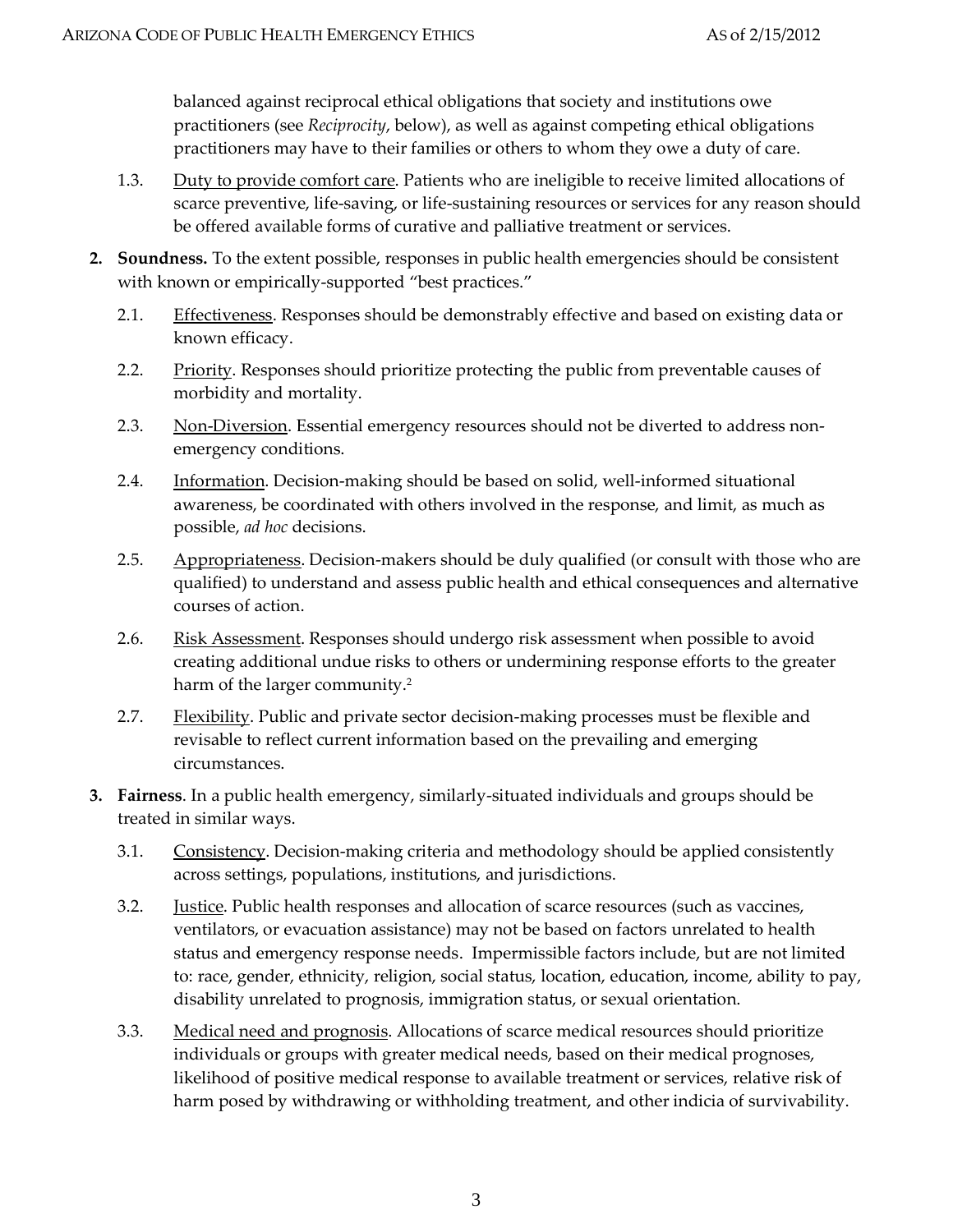- **4. Reciprocity.** Those who face disproportionate burdens for the benefit of the community in public health emergencies should receive additional support**.** 
	- 4.1. Protections for individuals. To encourage compliance with voluntary public health restrictions (such as quarantine, social distancing measures, or disease reporting), affected individuals' compliance should be recognized through measures that protect them from job loss and negative repercussions due to immigration status.
	- 4.2. Protections for essential personnel. Health care practitioners, emergency first responders, and others who perform essential emergency functions should receive priority for protective measures in limited supply (e.g., vaccines or protective equipment) and should receive other protections or services (e.g., childcare services, workers' compensation coverage, or limited liability protections).
	- 4.3. Protections for essential providers. Additional support and resources should be allotted to health care providers that take on disproportionate financial or logistical burdens as part of emergency response efforts.
- **5. Proportionality.** The least restrictive means should be used whenever possible during a public health emergency, reserving restrictive measures only for when they are essential to effective response.
	- 5.1. Balancing obligations. Decision-makers should balance obligations to protect community health with respect for individual liberties and other interests. If more than one equally effective option exists, decision-makers must choose the option that poses the fewest risks to individual liberty, privacy, justice, or other legally- or ethically-grounded rights.
	- 5.2. Limited application and duration. To the fullest extent possible, consistent with public health purposes, restrictive measures (e.g., isolation, quarantine, curfews, or other social distancing efforts) should be voluntary and imposed only if it is determined that other public health measures are insufficient or unavailable. Restrictive measures must be limited in duration and should not be continued after significant risks to individuals or the public's health have abated.
	- 5.3. Well-targeted. Restrictive measures must be well-targeted to apply only to individuals or groups in the population who must be restricted to avoid significant risks to the public's health.
	- 5.4. Privacy. To encourage compliance with recommended screening programs and other interventions, decision-makers should respect individual and group privacy and confidentiality expectations. The rationale for sharing identifiable health or other data to protect the public's health should be clearly communicated.
- **6. Transparency**. Policy decisions and their justifications prior to and during public health emergencies should be open to the public with opportunities for public consultation and input.
	- 6.1. Public engagement. Plans for public health emergency responses, including specific methods for allocation of scarce resources and decisions regarding any limitations on personal liberties, should be made available to the public. Public input and comment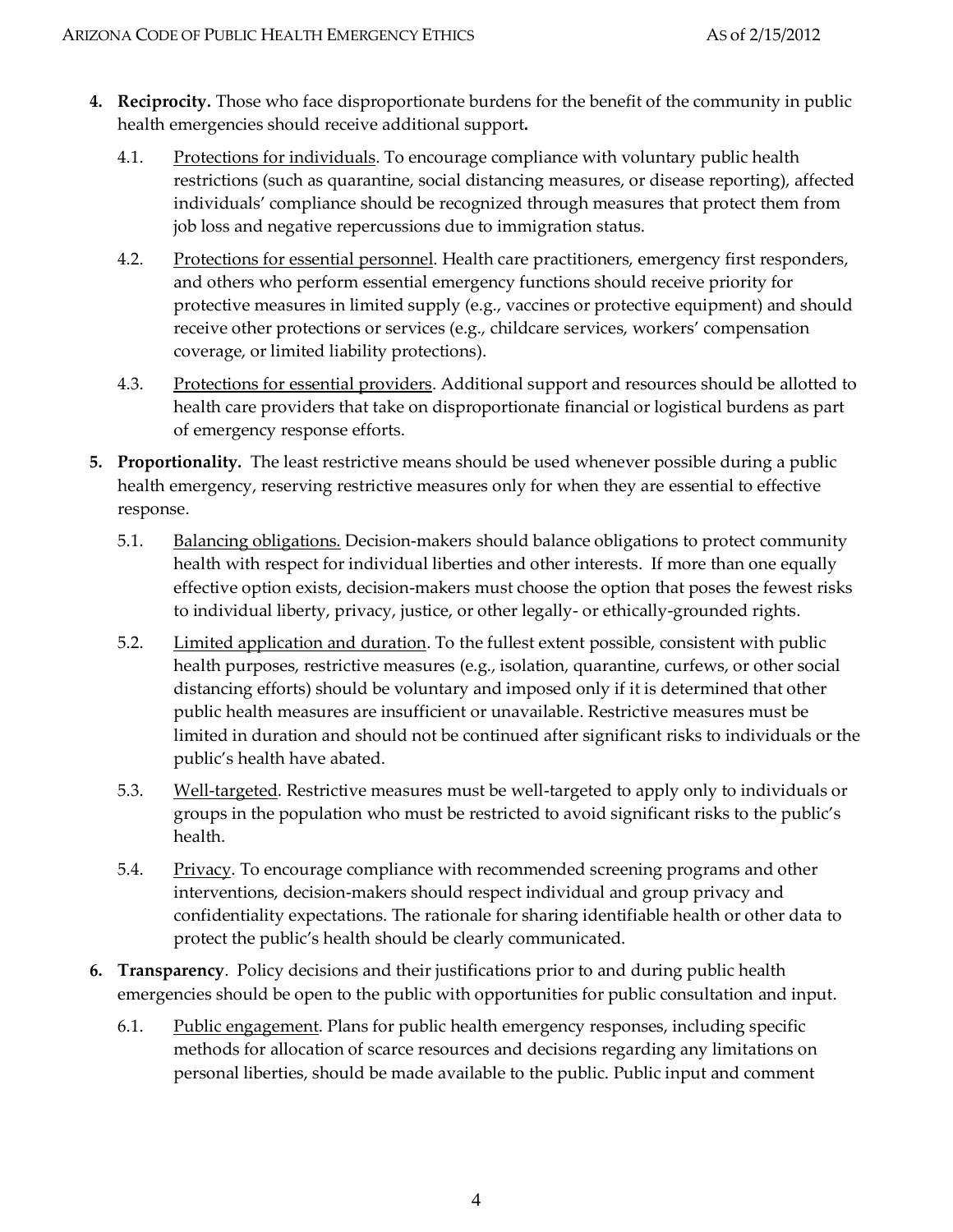should be solicited and considered to the fullest extent possible consistent with public health purposes.

- 6.2. Openness. Decisions that affect the public should be communicated openly, honestly, and thoroughly.
- 6.3. Communication systems. Decision-makers should use multiple, available, and effective communication systems to consult with various relevant stakeholders and the public.
- 6.4. Documentation. Decisions should be documented to the fullest extent possible.
- 6.5. Full disclosure. Emergency responders should be fully informed of the risks prior to participating in the response and informed of developing risks to the maximum extent possible.<sup>3</sup>
- 6.6. Accessibility. Decision-makers should communicate vital information in a way that is accessible to those of different ages, disabilities, and linguistic abilities to the fullest extent possible. 4
- **7. Accountability.** Decision-makers and individuals are responsible for their actions (or failures to act) in a public health emergency.
	- 7.1. Individual responsibility. Individuals are responsible for their decisions to comply with emergency response orders or recommendations. Those who choose not to comply with public health emergency measures (e.g., evacuation, quarantine, or vaccination) may lose access priority for future aid to the extent the need for such aid stems from their prior decisions.
	- 7.2. Duty to evaluate. Decision-makers should monitor the effects and evaluate the efficacy of decisions and responses implemented. 5
	- 7.3. Public accountability. Decision-makers are accountable to the public for failures to abide by applicable crisis standards of care or the principles and standards articulated by this Code.
- **8. Stewardship of Resources**. Scarce resources must be managed during a public health emergency to prevent morbidity and mortality to the greatest extent possible while maintaining respect and care for individuals.
	- 8.1. Duty to plan. Decision-makers must plan ahead and develop affirmative, advance guidance for health care providers, health care practitioners, emergency responders, and others involved in the emergency response. 6
	- 8.2. Triage allocation plan. Decision-makers must develop an advance triage allocation plan for scarce, essential resources that is consistent with the principles and rules of this Code. 7
	- 8.3. Specificity. To ensure that guidance on resource allocation is most effective, uniformly applied and comprehensible, guidance should be as specific as possible.
	- 8.4. Duty to recover and restore. Decision-makers must develop plans to recover and restore resources mobilized during the emergency.